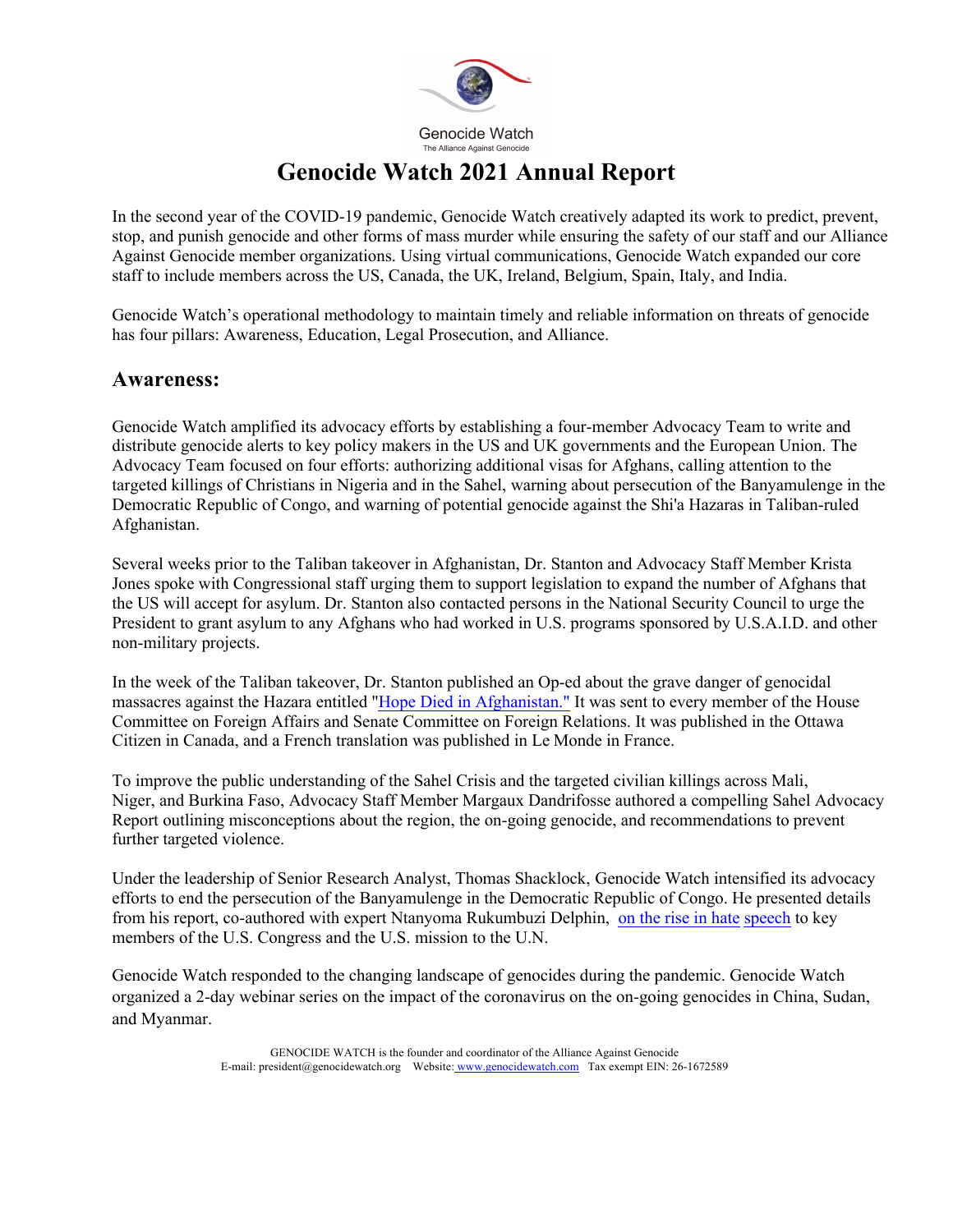

During 2021, Genocide Watch issued over 30 country reports and emergency alerts. Our emergency alert for Afghanistan, issued one month before the Taliban took over, recommended expanding US SIV visas beyond military interpreters. Our genocide warnings included alerts on Tajikistan/Kyrgyzstan, Zimbabwe, Myanmar, and El Salvador. For a complete list of reports issued, please visit our website. Led by Senior Research Analyst Eric Ross, Genocide Watch produced a bi-annual Countries of Special Concern Report. Our July - December Countries of Special Concern Report was written by Eric Ross, Nat Hill, and Jessa Mellea here.

Genocide Watch increased our website and social media reach considerably. Our biweekly newsletter has gone from 38 subscribers in July 2020 to 752 subscribers today. Our Genocide Alerts are now e-mailed to over 1,200 subscribers. The Genocide Watch Facebook page went from 2,101 to 12,594 followers, and Instagram from 646 to 2,857 followers in the same time period. Our Twitter account has over 6000 followers. In April 2021, to commemorate Genocide Awareness Month, we launched a 10 Stages of Genocide Video campaign. The campaign, distributed on social media, explained each genocide stage with tangible examples and calls to action.

### **Education:**

Genocide Watch's Timestream Team has produced 30 interactive historical accounts of past and current genocides. They are housed on the Timestream platform on our website. Timestream is a technology developed by the Ntrepid Corporation to provide law enforcement and government policy agencies with software to organize the histories of crimes, conflicts, and other complex social processes. To date, Genocide Watch has published 30 Timestreams. They are used by teachers and students around the world. Click here to view all 30 Timestreams including Genocide Watch's Timestreams on genocides in Ethiopia and genocides perpetrated by ISIS. New Timestreams were published on the Spanish Civil War, Tibet, Ecocide in Brazil, the Ukrainian Holodomor, Haiti, and the Sri Lankan Civil War.

Dr. Stanton is in the process of writing a youth-friendly Ten Stages of Genocide textbook to be used by teachers in secondary school settings. To expand the educational reach and impact of Dr. Stanton's Ten Stages of Genocide processual model of genocide, Nat Hill, Deputy-Research Director, is overseeing translation of a two page summary of the Ten Stages model into over 30 languages.

# **Legal Prosecution:**

To better investigate legal prosecution strategies for genocides, Genocide Watch established a Legal Team directed by Dr. Stanton. The Legal Team took on two major projects: legal scholarship to address the International Court of Justice's problematic interpretations of intent in the Genocide Convention; and work with the UN and NGOs in Iraq to seek justice against ISIS for victims of its Yazidi, Christian, and Shi'a Genocides.

In April at a University of Connecticut Human Rights Conference, the Legal Team presented papers on the harm the term "ethnic cleansing" brings to genocide prevention and prosecution. One paper has already been accepted for publication by an international law journal.

In July at the International Association of Genocide Scholars Conference (IAGS, Vian Saggo, Julia Sierra, and Giada Corsoni presented their research critiquing Myanmar's defense against The Gambia's charges of genocide